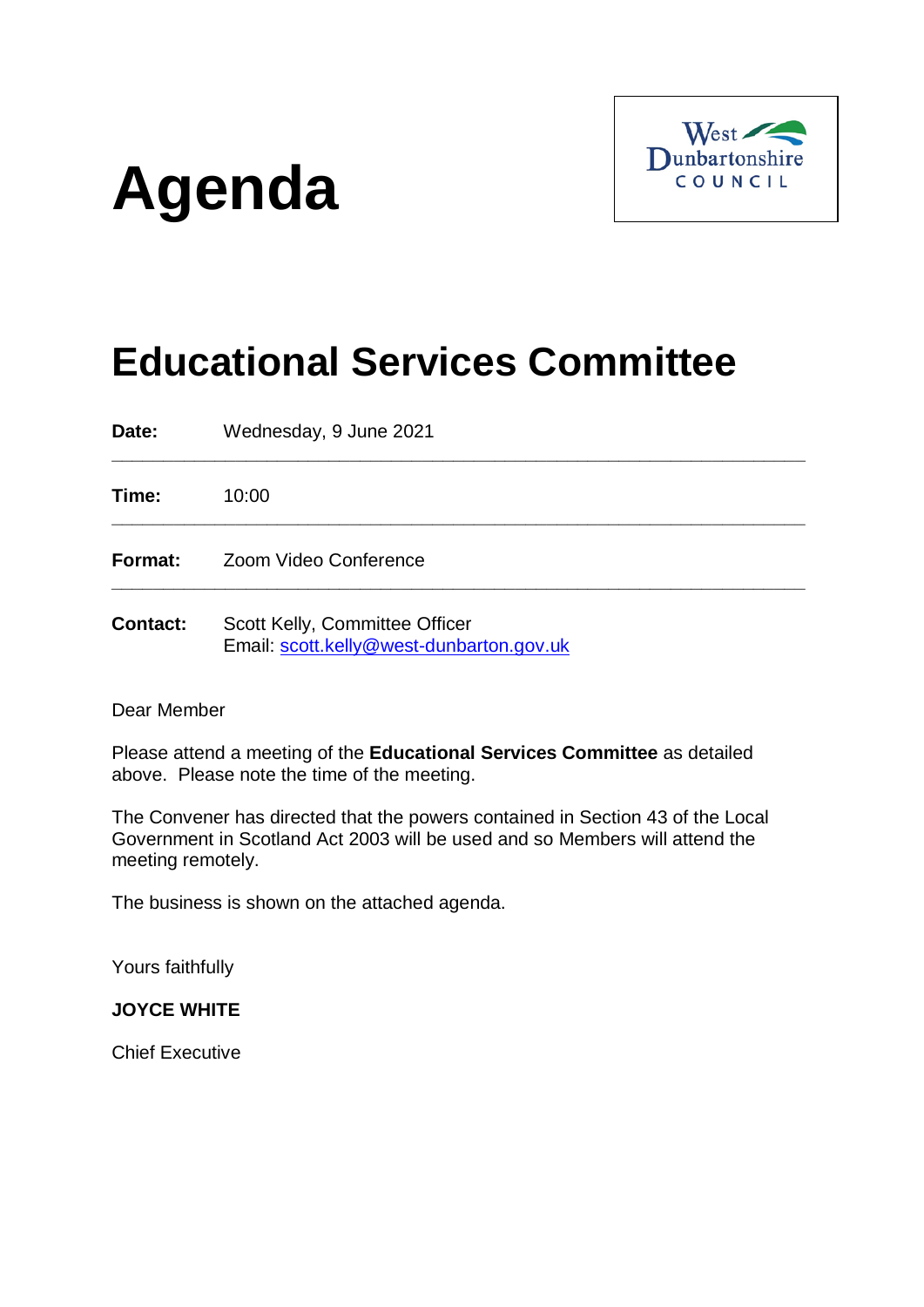# **Distribution:**

Councillor Karen Conaghan (Chair) Councillor John Mooney Councillor Jim Brown Councillor Sally Page Councillor Ian Dickson (Vice Chair) Councillor Martin Rooney<br>Councillor Diane Docherty Mrs Barbara Barnes Councillor Diane Docherty<br>Councillor Jim Finn Provost William Hendrie Miss Ellen McBride Councillor Daniel Lennie Ms Hannah Redford Councillor Caroline McAllister Miss Sheila Rennie Councillor David McBride Ms Julia Strang Councillor Jonathan McColl Ms Kat Wilson Councillor John Millar

Mr Gavin Corrigan

All other Councillors for information

Chief Education Officer

Date of Issue: 27 May 2021

# **Audio Streaming**

Please note: the sound from this meeting may be recorded for live and subsequent audio streaming via the Council's internet site. At the start of the meeting, the Chair will confirm if all or part of the meeting is being audio streamed.

Audio recordings of the meeting (including the attendance or contribution of any party participating or making a contribution) will be published on the Council's website and the Council's host's webcast/audio stream platform.

You should be aware that the Council is a Data Controller under the General Data Protection Regulation. Data collected during this audio stream will be retained in accordance with the Council's [Privacy Notice\\*](http://www.west-dunbarton.gov.uk/privacy/privacy-notice/) and Retention Schedules including, but not limited to, for the purpose of keeping historical records and making those records available via the Council's internet site.

If you have any queries regarding this and, in particular, if you believe that use and/or storage of any particular information would cause, or be likely to cause, substantial damage or distress to any individual, please contact Peter Hessett, Chief Officer – Regulatory and Regeneration on 01389 - 737800.

\*http://www.west-dunbarton.gov.uk/privacy/privacy-notice/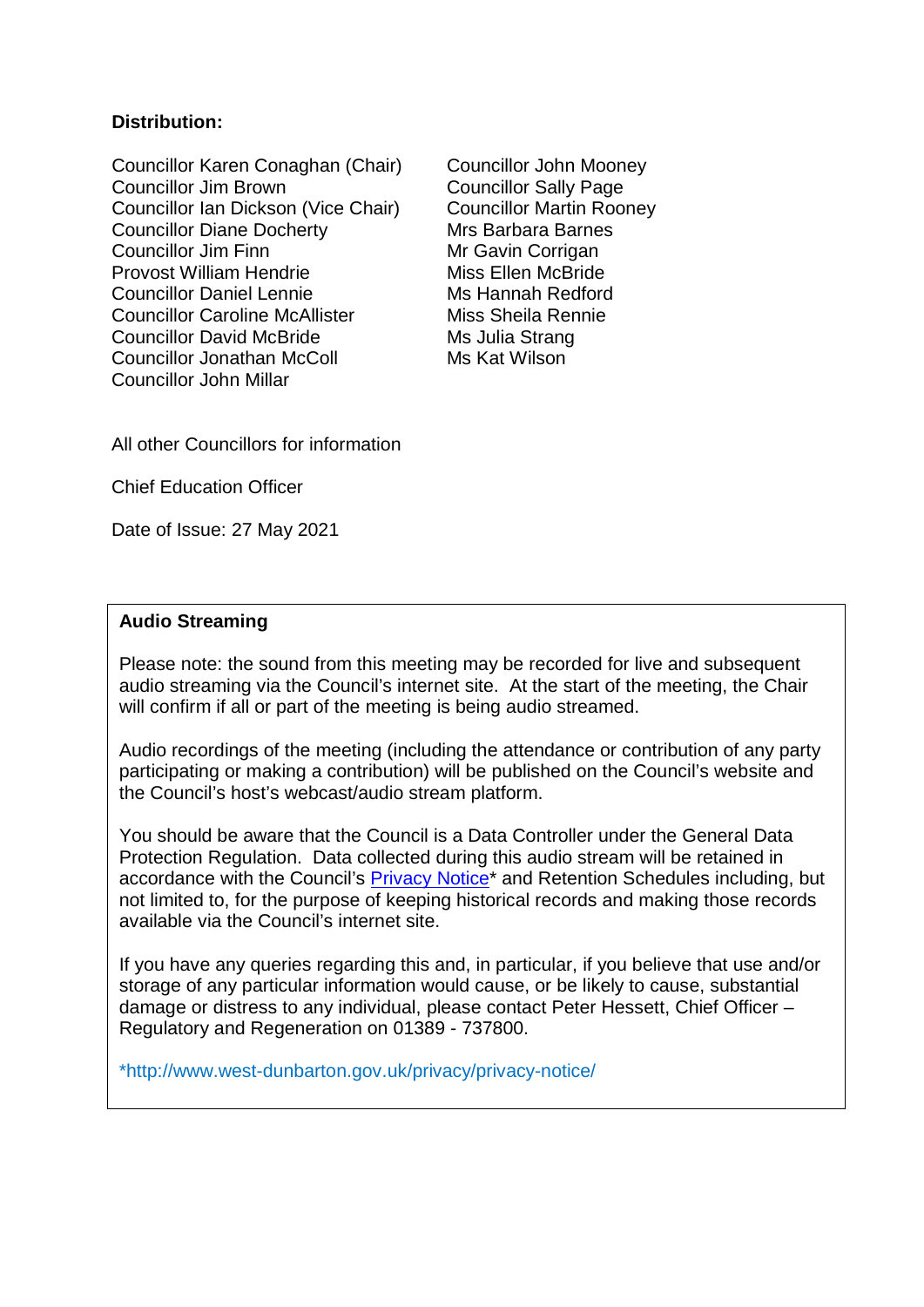# **EDUCATIONAL SERVICES COMMITTEE**

# **WEDNESDAY, 9 JUNE 2021**

# **AGENDA**

# **1 STATEMENT BY CHAIR – AUDIO STREAMING**

The Chair will be heard in connection with the above.

# **2 APOLOGIES**

#### **3 DECLARATIONS OF INTEREST**

Members are invited to declare if they have an interest in any of the items of business on this agenda and the reasons for such declarations.

# **4 MINUTES OF PREVIOUS MEETING 5 – 8**

Submit, for approval as a correct record, the Minutes of Meeting of the Educational Services Committee held on 10 March 2021.

# **5 LOCAL NEGOTIATING COMMITTEE FOR TEACHERS 9 – 10**

Submit for information, and where necessary ratification, the Minutes of Meeting of the Local Negotiating Committee for Teachers held on 23 March 2021.

# **6 OPEN FORUM**

The Committee is asked to note that no open forum questions have been submitted by members of the public.

# **7 LEARNING ESTATE IMPROVEMENT PLAN 11 – 138**

Submit report by the Chief Education Officer:-

- (a) informing of the outcome of the site options appraisal identifying a site to accommodate the proposed Faifley Campus; and
- (b) seeking approval to proceed to the next stage of the project.

**8/**